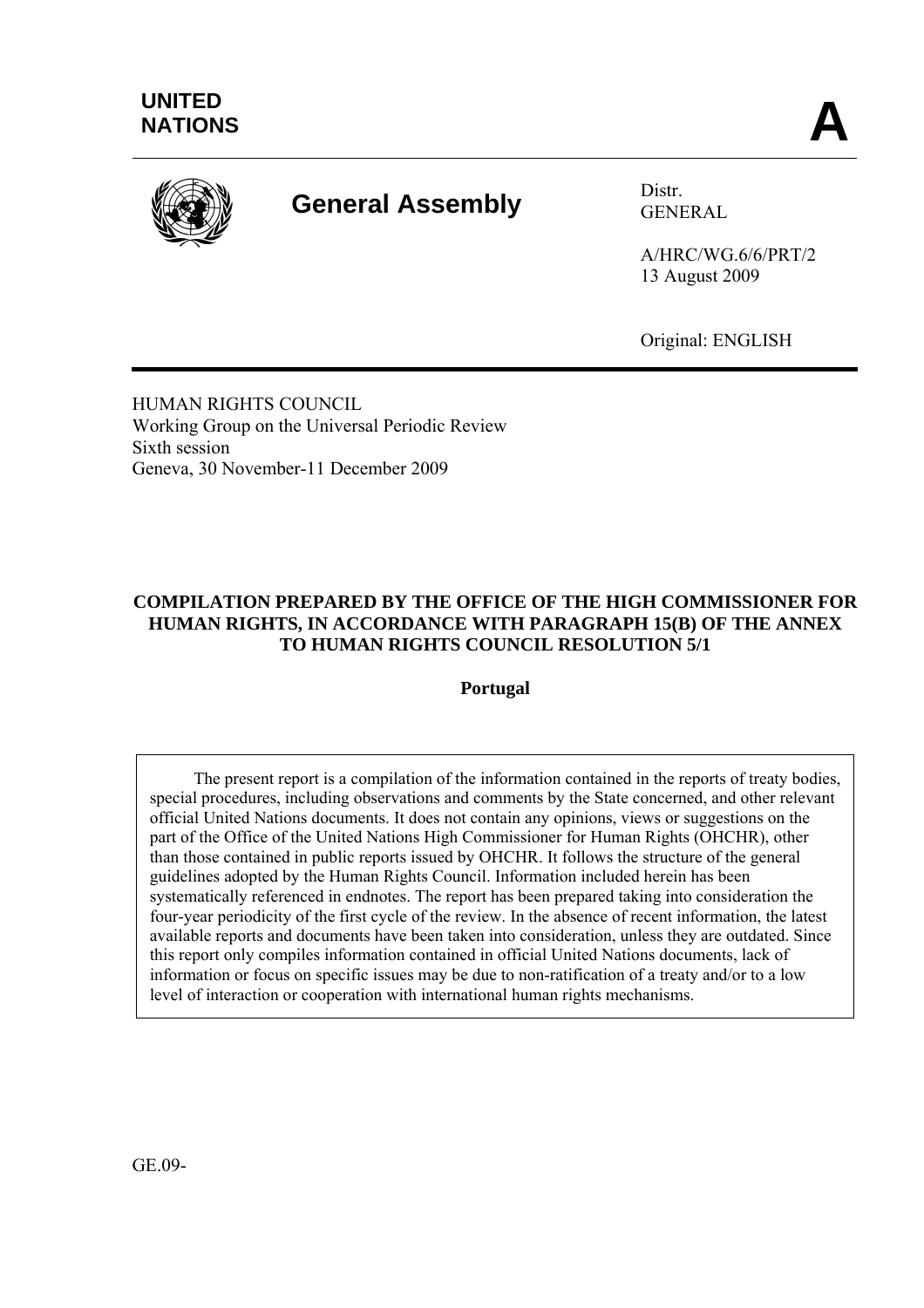### **I. BACKGROUND AND FRAMEWORK**

| Core universal human<br>rights treaties <sup>2</sup> | Date of ratification,<br>accession or succession | <b>Declarations</b><br>/reservations                                  | Recognition of specific competences of<br><i>treaty bodies</i>                                                      |
|------------------------------------------------------|--------------------------------------------------|-----------------------------------------------------------------------|---------------------------------------------------------------------------------------------------------------------|
| <b>ICERD</b>                                         | 24 Aug. 1982                                     | Declaration: art. 14                                                  | Individual complaints (art. 14): Yes                                                                                |
| <b>ICESCR</b>                                        | 31 July 1978                                     | None                                                                  |                                                                                                                     |
| <b>ICCPR</b>                                         | 15 June 1978                                     | None                                                                  |                                                                                                                     |
| <b>ICCPR-OP 1</b>                                    | 3 May 1983                                       | None                                                                  |                                                                                                                     |
| <b>ICCPR-OP2</b>                                     | 17 Oct. 1990                                     | None                                                                  |                                                                                                                     |
| <b>CEDAW</b>                                         | 30 July 1980                                     | None                                                                  |                                                                                                                     |
| OP-CEDAW                                             | 26 Apr. 2002                                     | None                                                                  |                                                                                                                     |
| <b>CAT</b>                                           |                                                  | 9 Feb. 1989 Declaration: arts. 21,<br>22                              | Inter-State complaints (art. 21): Yes<br>Individual complaints (art. 22): Yes                                       |
| <b>CRC</b>                                           | 21 Sept. 1990                                    | None                                                                  |                                                                                                                     |
| OP-CRC-AC                                            | 19 Aug. 2003                                     | Binding declaration<br>under art. $3:18$<br>years;<br>Dec., art $2$ . |                                                                                                                     |
| OP-CRC-SC                                            | 16 May 2003                                      | None                                                                  |                                                                                                                     |
|                                                      | $1.0007$ $(1.0007)(1.0007)$ $(1.0007)(1.0007)$   |                                                                       | Core treaties to which Portugal is not a party: OP-ICESCR <sup>3</sup> , OP-CAT (signature only, 2006), ICRMW, CRPD |

#### **A. Scope of international obligations**[1](#page-13-0)

(signature only, 2007), CRPD-OP (signature only, 2007), CED (signature only, 2007)

| Other main relevant international instruments <sup>4</sup>                         | Ratification, accession or succession |
|------------------------------------------------------------------------------------|---------------------------------------|
| Convention on the Prevention and Punishment of the Crime of Genocide               | <b>Yes</b>                            |
| Rome Statute of the International Criminal Court                                   | <b>Yes</b>                            |
| Palermo Protocol <sup>5</sup>                                                      | <b>Yes</b>                            |
| Refugees and stateless persons <sup>6</sup>                                        | Yes, except 1954 and 1961 Conventions |
| Geneva Conventions of 12 August 1949 and Additional Protocols thereto <sup>7</sup> | Yes, except Additional Protocol III   |
| ILO fundamental conventions <sup>8</sup>                                           | <b>Yes</b>                            |
| UNESCO Convention against Discrimination in Education                              | <b>Yes</b>                            |

1. Portugal was encouraged by the Committee against Torture (CAT) in 2007 to consider ratifying the major United Nations human rights treaties to which it is not yet party.**[9](#page-14-0)** The Special Representative of the Secretary-General on human rights defenders further noted that Portugal had not signed the International Convention on the Protection of the Rights of all Migrant Workers and Members of Their Families.**[10](#page-14-0)**

2. In 2004, the Committee on the Elimination of Racial Discrimination (CERD) strongly recommended that Portugal ratify the amendments to article 8, paragraph 6, of the Convention, adopted on 15 January 1992.**[11](#page-14-0)**

#### **B. Constitutional and legislative framework**

3. In 2008, the Committee on the Elimination of Discrimination against Women (CEDAW) welcomed the adoption of legislative amendments in the area of electoral law, tax law, penal law,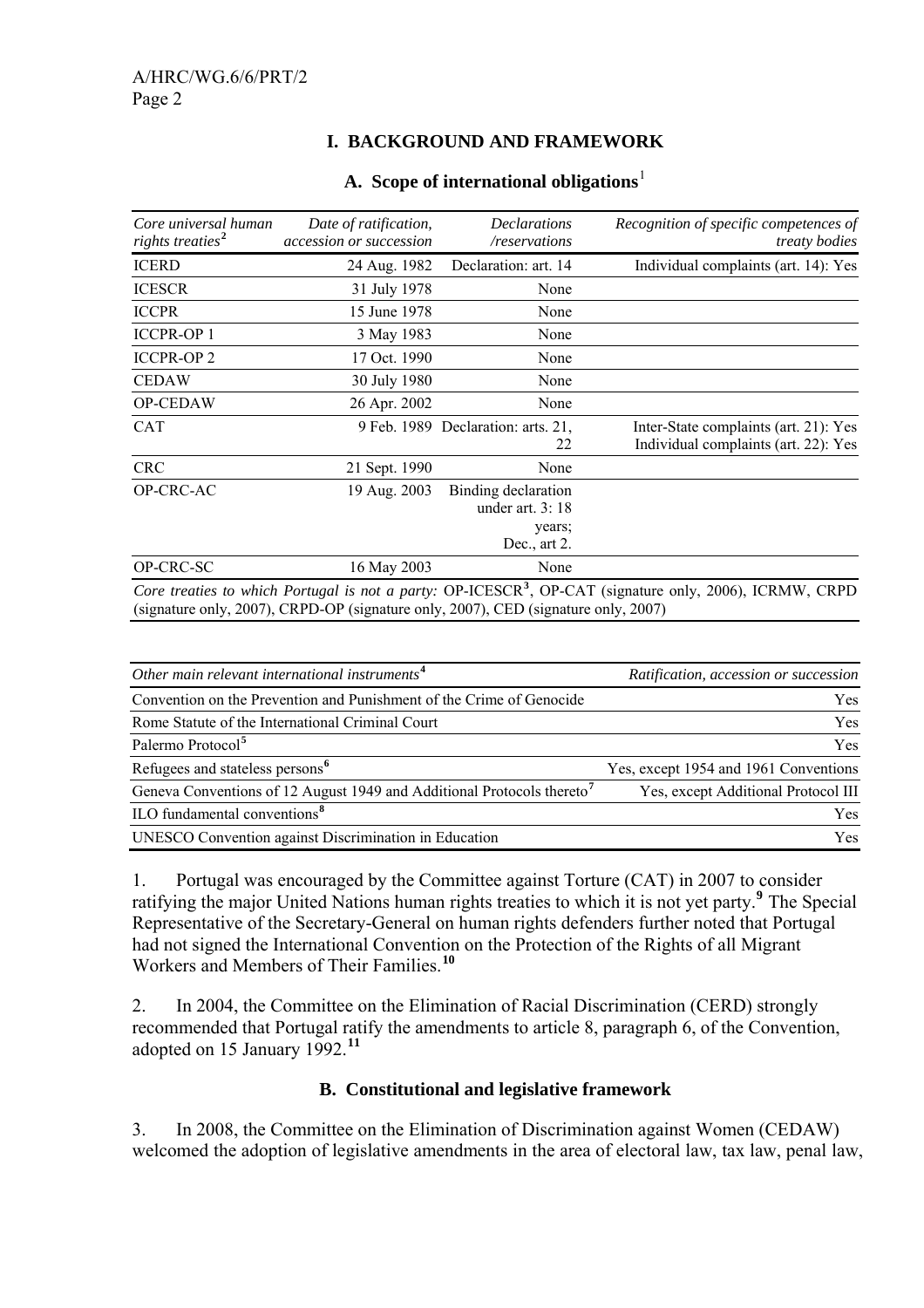reproductive rights and the social welfare system to promote gender equality and the advancement of women.**[12](#page-14-0)**

4. CAT welcomed the entry into force of Act No. 23/2007 of 4 July 2007, according to which foreign nationals may not be deported to a country where they would be in danger of being subjected to torture or other cruel, inhuman or degrading treatment.**[13](#page-14-0)**

5. CAT also noted with satisfaction that, under Act No. 23/2007, victims of human trafficking can obtain residence permits, and welcomed the awareness-raising campaign to combat this problem.**[14](#page-14-0)**

6. CAT further noted that article 240 of the new Penal Code, concerning non-discrimination, now covers not only discrimination based on race, colour, ethnic or national origin and religion, but also discrimination based on sex and sexual orientation.**[15](#page-14-0)**

# **C. Institutional and human rights infrastructure**

7. The Provedor de Justiça of Portugal was accredited with 'A' Status by the International Coordinating Committee of National Human Rights Institutions for the Promotion and Protection of Human Rights (ICC) in 1999 and again in October 2007.**[16](#page-14-0)**

8. CEDAW noted the restructuring of the national machinery whereby the Commission for Citizenship and Gender Equality replaced both the Commission for Gender Equality and Women's Rights and the Mission against Domestic Violence, and has been mandated not only to promote gender equality and the advancement of women, but also to address other grounds of discrimination. While recognizing the importance of this new institution, CEDAW expressed concern that the issues of discrimination against women and gender equality may lose visibility under such a broad mandate and receive less attention.**[17](#page-14-0)**

9. In 2003, the Human Rights Committee (HR Committee) recommended that Portugal create a police oversight service, independent from the Ministry of the Interior, with a view to ensuring that all alleged cases of torture, ill-treatment and disproportionate use of force by police officers are fully and promptly investigated, that those found guilty are punished, and that compensation is provided to the victims or their families.**[18](#page-14-0)** In comments submitted in 2004, Portugal stated that all such cases shall give rise to a disciplinary investigation by the General Inspectorate of Internal Administration and referral to the Minister of the Interior for a decision. In addition, the actions of Portuguese police forces may be monitored externally by the courts and the Ombudsman or internally by individual police headquarters.**[19](#page-14-0)**

10. CERD welcomed the enactment of Decree Law 251/2002 which, inter alia, establishes the Advisory Board for Immigration Affairs, tasked with ensuring the participation of associations representative of immigrants, employers' associations and social solidarity institutions in the elaboration of policies promoting social integration and combating exclusion.**[20](#page-14-0)**CERD also noted with appreciation the work performed by the Office of Multiculturalism in promoting educational programmes and projects with respect to ethnic minorities, particularly Roma/gypsy children.**[21](#page-14-0)**

11. A 2008 WHO report noted that in August 2005, the Ministry of Health created the High Commissariat for Health to coordinate public policies for the implementation of the 2004−2010 National Health Plan. Also, the National Coordination for HIV/AIDS Infection was created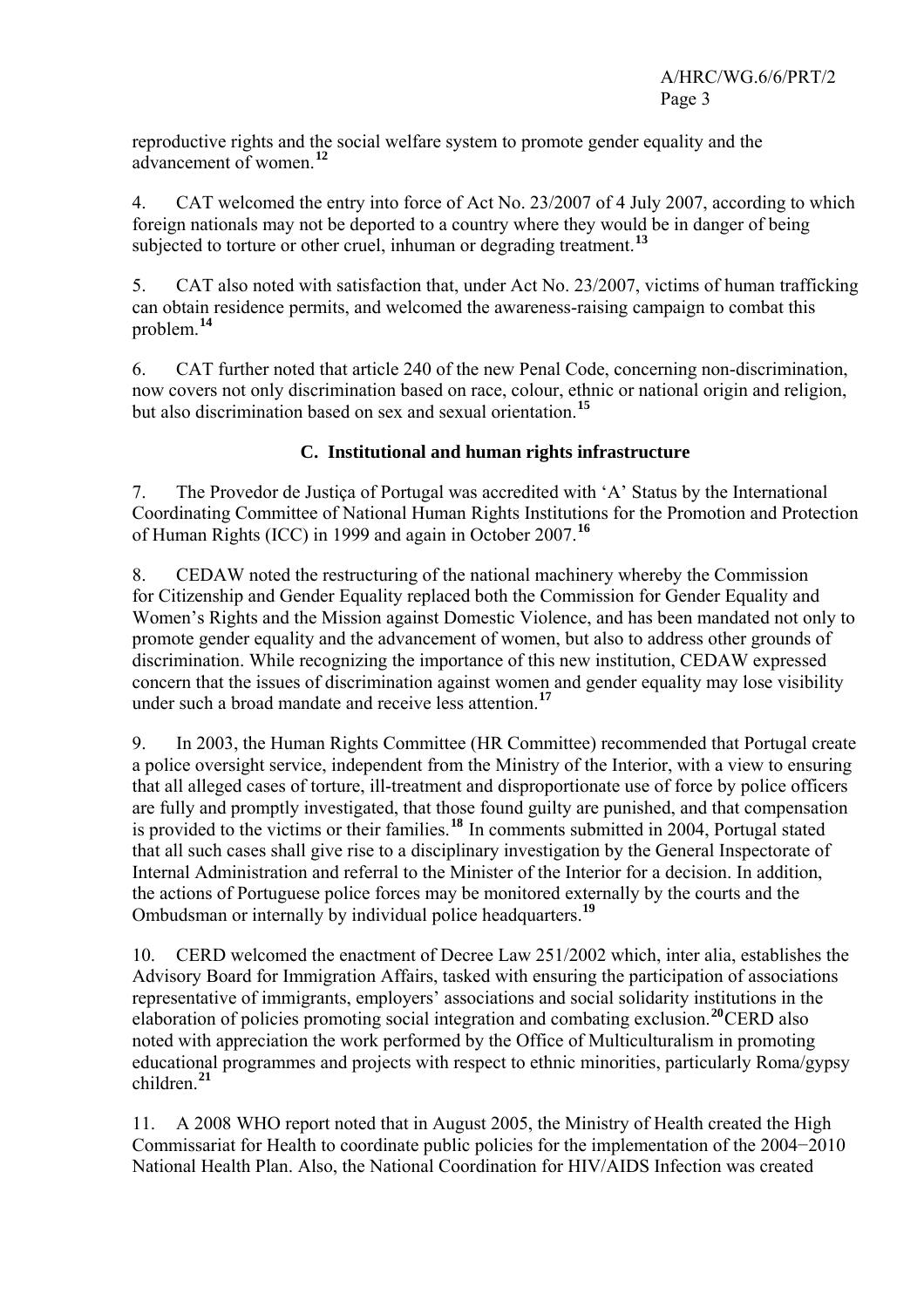within the High Commissariat to better coordinate the institutions, agencies and sectors involved.**[22](#page-14-0)**

12. Noting the existence of the National Commission for the Protection of Children and Youth at Risk and the District-Level Commissions, the Committee on the Rights of the Child (CRC) in 2001 reiterated its earlier call for a structure for national coordination of the implementation of the Convention with regard to all children.**[23](#page-14-0)** It recommended paying particular attention to coordination at the ministerial level and to continue to ensure the participation of civil society, including NGOs, in the implementation of the Convention.**[24](#page-14-0)**

#### **D. Policy measures**

13. CEDAW welcomed the adoption of the Third Plan for Equality: Citizenship and Gender, the Third Plan against Domestic Violence, and the First Plan against Trafficking in Human Beings.**[25](#page-14-0)** It also recommended that Portugal ensure, through its existing equality structures at the national level, that gender mainstreaming procedures are consistently applied in all ministries. While respecting the autonomy of local authorities, the Committee recommended that measures be taken to ensure the institutionalization of equality advisers in all local municipalities.**[26](#page-14-0)** CEDAW further recommended taking all necessary measures to ensure the full implementation of Portugal's national strategy and policy for the advancement of women and gender equality, including in the autonomous regions of the Azores and Madeira.**[27](#page-14-0)** It suggested the application of temporary special measures in various forms in areas where women are underrepresented or disadvantaged and allocation of additional resources where needed to accelerate their advancement.**[28](#page-14-0)**

14. In 2000, the Committee on Economic, Social and Cultural Rights (CESCR) was concerned about the lack of a national human rights plan in accordance with the 1993 Vienna Declaration and Programme of Action**[29](#page-14-0)** and called on Portugal to create one.**[30](#page-14-0)**

15. CRC was concerned at the lack of a comprehensive national strategy on the implementation of the Convention<sup>[31](#page-14-0)</sup> and recommended that Portugal develop one, set priorities and define a time frame for implementation.**[32](#page-15-0)**

16. CRC welcomed Portugal's decision to develop a global plan on family policy, including changes to social welfare and social security and means-tested coverage with particular provisions for families and children, including those persons not paying contributions to the social security system. It also welcomed the definition, in the National Plan of Action against Poverty and Social Exclusion, of child protection priorities including the provision of support measures for families to enable them to fulfil their parental responsibilities.**[33](#page-15-0)**

17. In 2005, Portugal adopted the Plan of Action (2005-2009) for the World Programme for Human Rights Education focusing on the national school system.**[34](#page-15-0)**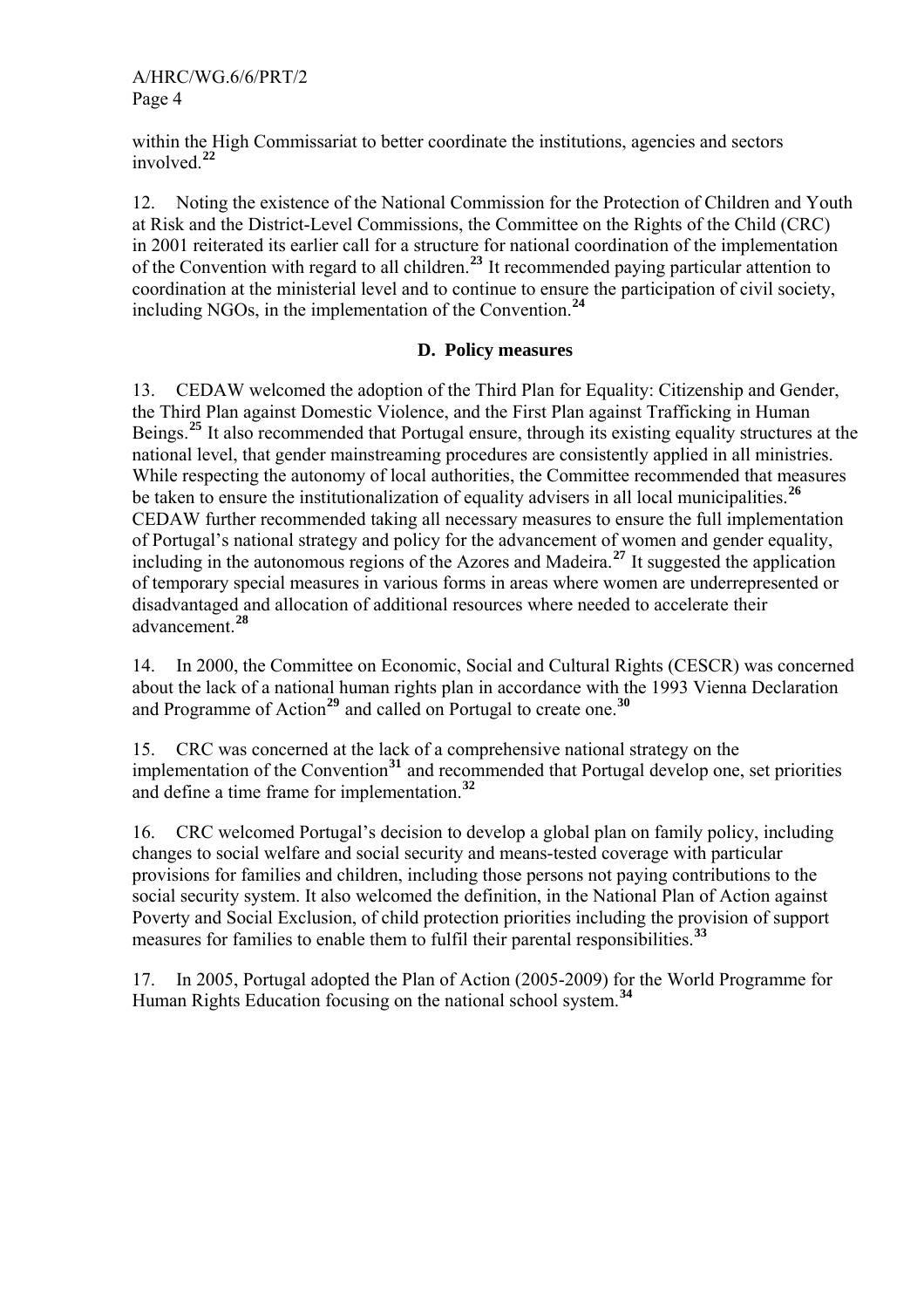#### **II. PROMOTION AND PROTECTION OF HUMAN RIGHTS ON THE GROUND**

#### **A. Cooperation with human rights mechanisms**

| Treaty body <sup>35</sup> | Latest report<br>submitted and<br>considered | Latest<br>concluding<br>observations | Follow-up response | Reporting status                                           |
|---------------------------|----------------------------------------------|--------------------------------------|--------------------|------------------------------------------------------------|
| <b>CERD</b>               | Feb. 2004                                    | Aug. 2004                            |                    | Twelfth and thirteenth reports overdue<br>since Sept. 2007 |
| <b>CESCR</b>              | Nov. 1997                                    | Nov. 2000                            |                    | Fourth report overdue since June 2005                      |
| <b>HR</b> Committee       | June 2002                                    | <b>July 2003</b>                     | Aug. 2004          | Fourth report overdue since Aug. 2008                      |
| <b>CEDAW</b>              | Jan. 2008                                    | Nov. 2008                            |                    | - Eighth and ninth report due on July 2013                 |
| <b>CAT</b>                | Mar. 2005                                    | Nov. 2007                            | Nov. 2007          | Sixth report due on Dec. 2011                              |
| <b>CRC</b>                | Oct. 1998                                    | Oct. 2001                            |                    | Third report overdue since Oct. 2002                       |
| OP-CRC-SC                 |                                              |                                      |                    | Initial report overdue since June 2005                     |
| OP-CRC-AC                 |                                              |                                      |                    | Initial report overdue since Sept. 2005                    |

#### **1. Cooperation with treaty bodies**

#### **2. Cooperation with special procedures**

| Standing invitation issued                                | Yes                                                                                                                                               |
|-----------------------------------------------------------|---------------------------------------------------------------------------------------------------------------------------------------------------|
| Latest visits or mission reports                          | Special Rapporteur on human rights and extreme poverty (29-30 Oct. 1998) <sup>36</sup>                                                            |
| Visits agreed upon in principle                           |                                                                                                                                                   |
| Visits requested and not yet agreed<br>upon               |                                                                                                                                                   |
| Facilitation/cooperation during<br>missions               |                                                                                                                                                   |
| Follow-up to visits                                       |                                                                                                                                                   |
| Responses to letters of allegations<br>and urgent appeals |                                                                                                                                                   |
| Responses to questionnaires on<br>thematic issues $37$    | Portugal responded to 4 of the 15 questionnaires sent by special procedures<br>mandate holders, <sup>38</sup> within the deadlines. <sup>39</sup> |

#### **3. Cooperation with the Office of the High Commissioner for Human Rights**

18. Portugal contributed financially to OHCHR in 2005,**[40](#page-15-0)** 2006,**[41](#page-15-0)** 2007,**[42](#page-15-0)** 2008**[43](#page-15-0)** and 2009.**[44](#page-15-0)**

#### **B. Implementation of international human rights obligations**

#### **1. Equality and non-discrimination**

19. In 2000, CESCR urged Portugal to intensify its efforts to create a culture of tolerance and to eliminate all forms of discrimination against women, Roma, asylum-seekers and immigrants.**[45](#page-16-0)** The HR Committee**[46](#page-16-0)** and CERD**[47](#page-16-0)** expressed concern that, despite extensive positive measures adopted by Portugal, Roma continued to suffer from prejudice and discrimination, particularly in access to housing, employment, social services and education. CERD invited Portugal to take more effectively into account, in all its programmes, projects and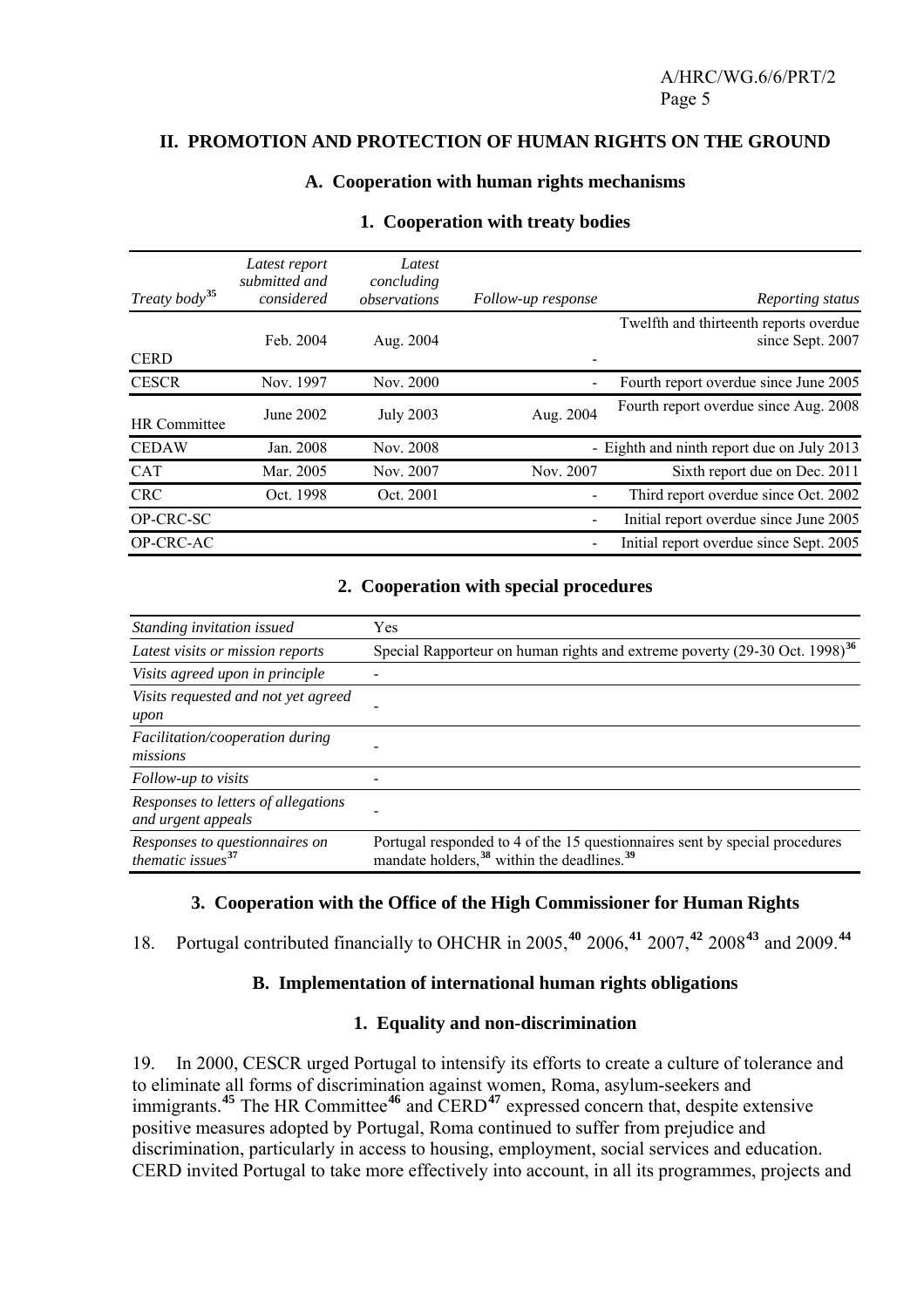measures, the situation of Roma women who are often victims of double discrimination.**[48](#page-16-0)** CESCR also noted with concern that foreign workers cannot enrol in the vocational guidance and training courses to which Portuguese workers are entitled.**[49](#page-16-0)**

20. CERD further recommended that Portugal introduce in the criminal law a provision to the effect that committing an offence with a racist motivation or aim constitutes an aggravating circumstance.**[50](#page-16-0)**

21. In 2001, CRC expressed concern about de facto discrimination against children and families living in poverty in less developed rural and urban areas and against the Roma and their children in particular.**[51](#page-16-0)** It recommended that Portugal continue and strengthen efforts to ensure equal respect for the right to non-discrimination of all children, giving particular attention to all the above-mentioned.**[52](#page-16-0)**

22. CEDAW was concerned at the persistence of occupational segregation of women and men in the labour market**[53](#page-16-0)** and recommended that Portugal take concrete measures to eliminate both horizontal and vertical segregation through, inter alia, education, training and retraining and effective enforcement of the laws.**[54](#page-16-0)**

# **2. Right to life, liberty and security of the person**

23. In 2003, the HR Committee urged Portugal, inter alia, to end police violence without delay, to ensure that education on the prohibition of torture and ill-treatment, as well as sensitization on issues of racial discrimination, is included in the training of law enforcement personnel.**[55](#page-16-0)** The HR Committee**[56](#page-16-0)** and CERD**[57](#page-16-0)**called on Portugal to ensure that all cases of alleged torture, illtreatment and disproportionate use of force by police officers are fully, promptly and impartially investigated, that those found guilty are punished, and that compensation is provided to the victims or their families.

24. CERD expressed concern, as highlighted also by the Office of the United Nations High Commissioner for Refugees (UNHCR), about allegations of police misconduct towards ethnic minorities or persons of non-Portuguese origin, including excessive use of force, ill-treatment and violence.**[58](#page-16-0)** CAT was also concerned by reports of numerous acts of violence of a discriminatory nature directed against certain minorities and that the membership of the police forces does not reflect the diversity of minorities present in Portugal. It recommended taking measures to effectively combat acts of violence based on any form of discrimination, punish the perpetrators appropriately and strive to include representatives of minorities in the police forces.**[59](#page-16-0)** CAT added that Portugal must amend the Penal Code to include discrimination as a possible motive for acts of torture as defined under article 1 of the Convention.**[60](#page-16-0)** Portugal submitted comments to the HR Committee in 2004, citing various measures to end police violence, including the first general Portuguese law which regulates the use of firearms by the police and training sessions on the prohibition of torture, ill-treatment and racial discrimination.**[61](#page-16-0)**

25. CAT was concerned that article 4 of Act No. 21/2000 does not include torture among the 30 crimes for which the judicial police is solely responsible. This could impede the initiation of prompt and impartial investigations of alleged cases of torture. It recommended that appropriate steps be taken to include torture in this list and to ensure prompt and impartial investigations where there are grounds for believing that an act of torture has been committed in any territory under its jurisdiction.**[62](#page-16-0)** In its follow-up response, Portugal replied that article 4 of Act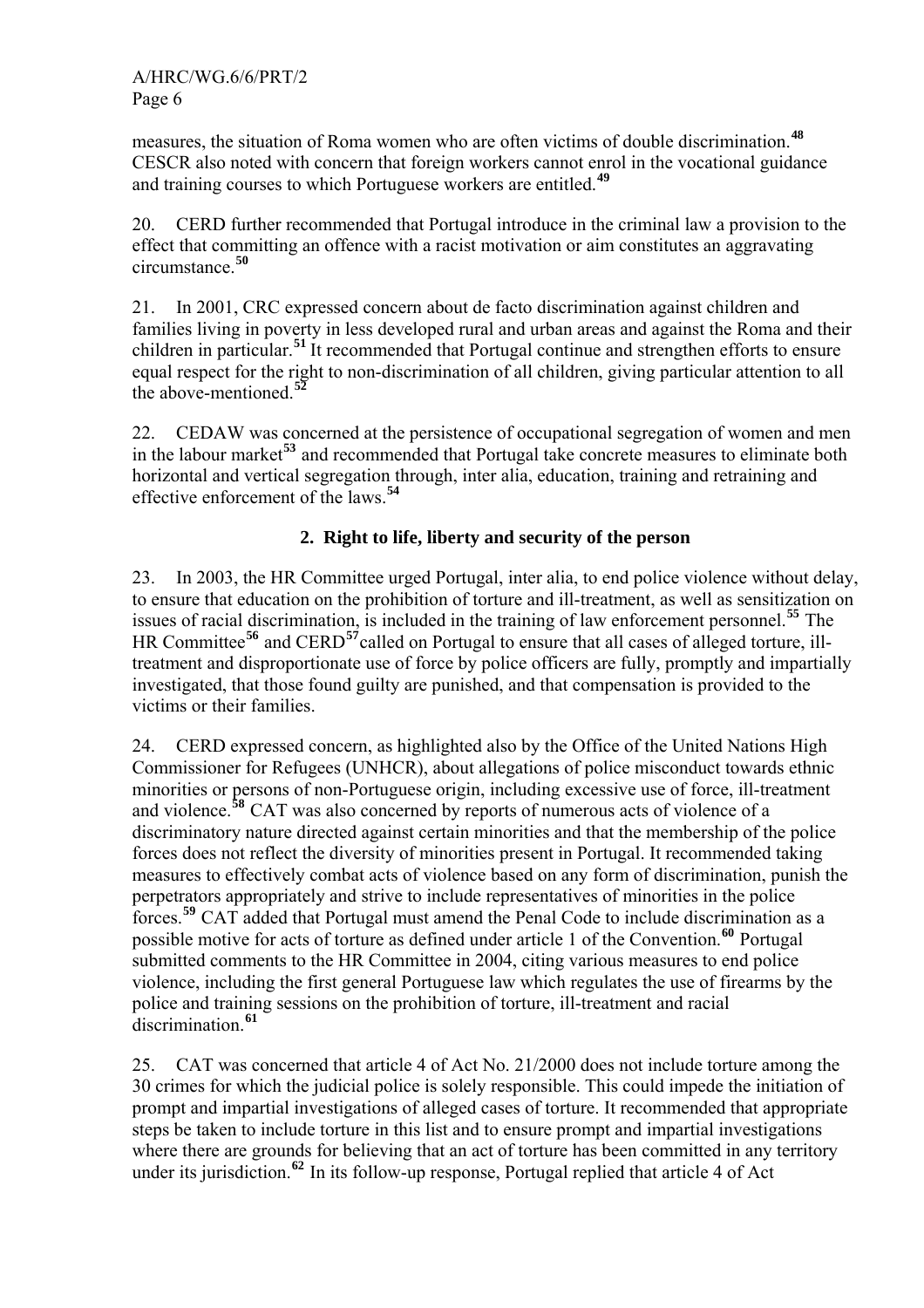No. 21/2000 refers to the criminal investigation of police crimes against the peace and crimes against humanity, including torture.**[63](#page-16-0)**

26. CEDAW called on Portugal to ensure the full implementation of legislation on violence against women, and prosecution and conviction of perpetrators.**[64](#page-16-0)** Concerned about reports of numerous cases of domestic violence affecting women and children, and the high number of deaths among women due to such violence,**[65](#page-16-0)** CAT recommended that Portugal guarantee access to complaints mechanisms for victims.**[66](#page-16-0)** CEDAW recommended that Portugal ensure that a sufficient number of safe crisis centres and shelters are available to women victims of violence in all parts of Portugal, staffed by expert personnel, with adequate financial resources.**[67](#page-16-0)**

27. CRC was concerned that corporal punishment continued to be practiced within the family.**[68](#page-16-0)** It recommended, inter alia, that Portugal adopt legislation prohibiting corporal punishment in the family and in any other contexts not covered by existing legislation and develop mechanisms to end the practice, including through information campaigns targeting parents, teachers and children.**[69](#page-16-0)**

28. CEDAW urged Portugal to ensure the full implementation of legislation prohibiting female genital mutilation, including the prosecution of perpetrators, with a view to eliminating this harmful traditional practice. It called for targeted prevention strategies, as well as education and awareness-raising programmes involving health-service providers, community and religious leaders, and women's organizations, and for culturally sensitive information campaigns.**[70](#page-16-0)**

29. Concerned about prison and detention conditions, the HR Committee urged Portugal to intensify efforts to reduce overpopulation in prisons, ensure that pretrial and convicted detainees are kept separately, and that appropriate and timely medical care is available to all detainees.**[71](#page-16-0)** CAT remained concerned about reports of continuing violence among inmates, including sexual violence, and about the persistently high number of deaths in detention, largely attributable to HIV/AIDS and suicide. In its follow-up response in 2007 to CAT's concluding observations, Portugal stated that there had been no reports of cases of sexual violence between detainees. Sick inmates received appropriate care, it said, adding that deaths due to AIDS reflected morbidity rates in the national population and were not due to prison conditions.**[72](#page-16-0)**

30. CAT was also concerned by reports of torture and cruel, inhuman or degrading treatment in penitentiaries, citing a case of alleged beatings resulting in multiple injuries in 2003.**[73](#page-16-0)** In its 2007 follow-up response, Portugal responded that the case referred to was not an instance of torture. It was referred to the courts, and the resulting decision was the subject of an appeal. A disciplinary trial was under way to decide whether to dismiss the prison guard. It added that there were many complex reasons for prison violence, constantly being addressed within the prison system.**[74](#page-16-0)**

31. In 2003, the HR Committee noted with concern that the proportion of juvenile workers had increased since 1998 and that no statistics have been gathered regarding the worst forms of child labour. The Committee recommended that Portugal intensify efforts to eliminate child labour and strengthen the supervisory system in this area.**[75](#page-16-0)**

32. CRC remained concerned at the number of street children in Portugal's main cities**[76](#page-16-0)** and recommended, inter alia, studying the causes of children living on the street and the scope of the problem, and developing a comprehensive policy to address the causes.**[77](#page-16-0)** In 2008 the ILO Committee of Experts on the application of Conventions and Recommendations noted from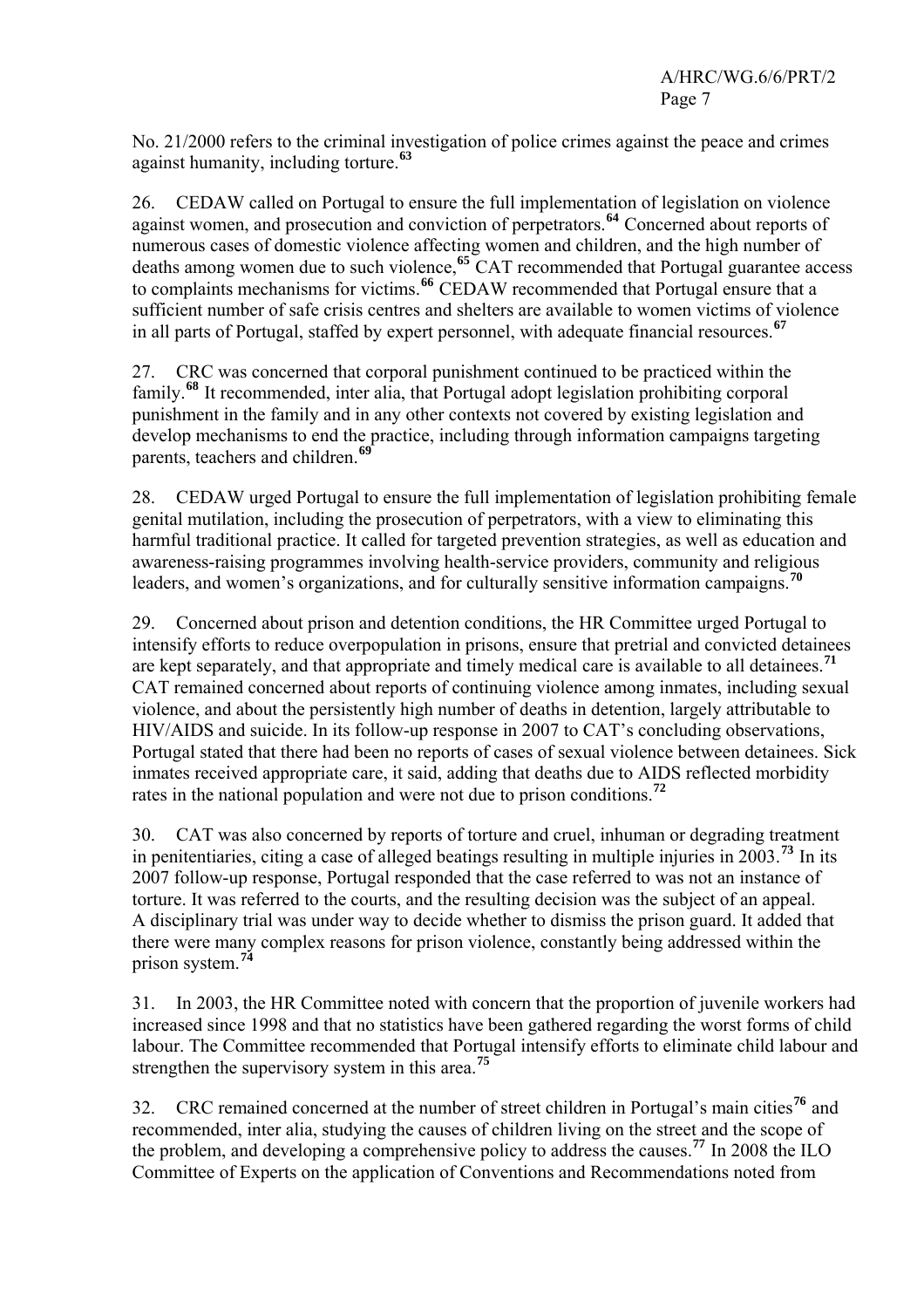the report on a street project by the Institute for Aid to Children, that prevention and training measures had been taken for street children and that some 1,000 children had benefited from the street project. It noted, nonetheless, that the problem still exists and that children are engaged in begging or are exposed to other risks. The Committee pointed out that street children are particularly exposed to the worst forms of child labour, and encouraged Portugal to pursue its efforts to protect them from such labour. **[78](#page-16-0)**

33. CAT was concerned about the extent of human trafficking, which affects a very high number of women, for the purposes of economic and sexual exploitation.<sup>[79](#page-16-0)</sup> In 2006 the ILO Committee of Experts referred to the second periodic report that the Government submitted to CRC in February 2001, in which it indicated that cases of trafficking in children are rare in Portugal, but that isolated cases had been detected in coastal areas, where abandoned children had been found.**[80](#page-16-0)** In 2005 the ILO Committee of Experts noted that Portugal is a member of Interpol which helps cooperation between countries in the fight against trafficking of children. **[81](#page-16-0)**

34. In 2008 the ILO Committee of Experts noted from two activity reports of the Institute for Aid to Children that, although it is not widespread, child prostitution does exist in Portugal. **[82](#page-16-0)** CESCR had also noted with concern, in 2000, the increase in paedophilia and child pornography and that these phenomena are associated with the increase in drug trafficking and consumption and other criminal activities which endanger the security and health of the population.**[83](#page-16-0)**

#### **3. Administration of justice and the rule of law**

35. Following a 2006 communication alleging a violation of the right to a fair trial under the ICCPR through the denial of the right to represent oneself in judicial proceedings, the HR Committee found that the author was entitled to an effective remedy under article 2, paragraph 3 (a) of the Covenant. It stated that Portugal should amend its laws to ensure their conformity with article 14, paragraph 3 (d) of the Covenant, which guarantees the right to defend oneself in person.**[84](#page-16-0)**

36. In 2003, the HR Committee also expressed concerns about reported cases of police failure to register arrests and detentions and urged Portugal to ensure that this is done, in particular through the improvement of its supervision system and the training of police officers.**[85](#page-16-0)** In the same vein, CAT urged Portugal, inter alia, to take adequate measures to ensure that all arrests, including arrests for identification purposes, are not targeted at groups of persons but that arrests are made on an individual basis. It also urged Portugal to include in its legislation a provision explicitly requiring the Public Prosecutor's Office to order a forensic report in all cases where it has knowledge of a situation of ill-treatment of a person held in custody.<sup>[86](#page-16-0)</sup> In its 2007 follow-up response to CAT's concluding observations, Portugal stated that "in accordance with the law and police practice in Portugal, all police measures are strictly individual and concrete."**[87](#page-16-0)**

37. Concerned that a person may be held in pretrial detention for 6 to 12 months before charges are brought and that such detention in exceptional cases can last for up to four years, the HR Committee noted that in 2003, almost one third of the persons detained in Portugal were in pre-trial detention.**[88](#page-16-0)** It urged Portugal to amend its legislation to ensure that charges are brought against persons in pretrial preventive detention and that all persons are tried within a reasonable time.**[89](#page-16-0)**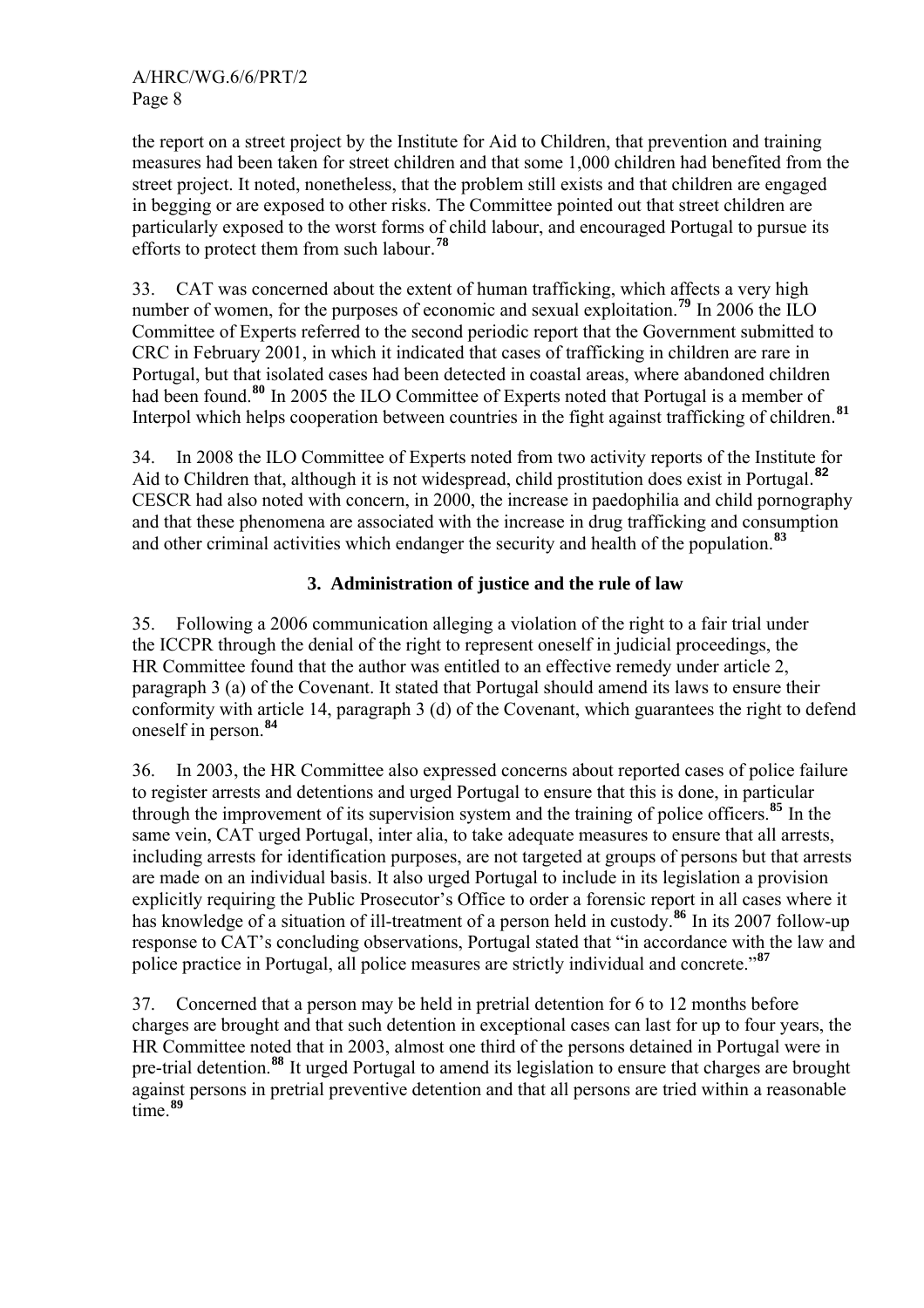38. CEDAW recommended that Portugal disseminate information on the available remedies and expand its training programmes for the judiciary and public officials to sensitize them to all forms of violence against women and measures to protect victims.**[90](#page-16-0)**

# **4. Right to participate in public and political life**

39. In 2003, the HR Committee welcomed the granting to foreigners of the rights to vote and to be elected in local elections, as well as the recognition of broader political rights for citizens of Portuguese-speaking countries, under condition of reciprocity.**[91](#page-16-0)**

40. CEDAW called on Portugal to ensure full implementation in the next election of 2009 of the new Parity Law, which establishes minimum quotas of 33 per cent of each sex in the electoral lists for European, national and local elections.**[92](#page-16-0)** It further called for sustained measures to accelerate an increase in representation of women in elected and appointed bodies in the Azores and Madeira.**[93](#page-16-0)** A 2008 United Nations Statistics Division source indicated that the proportion of seats held by women in the national parliament increased from 19.1 per cent in 2005 to 28.3 per cent in 2008.**[94](#page-16-0)**

# **5. Right to work and to just and favourable conditions of work**

41. CEDAW recommended that Portugal develop and apply job evaluation systems based on gender-sensitive criteria and collect sex-disaggregated data regarding the type and extent of wage differentials to eliminate unequal pay for work of equal value.**[95](#page-16-0)** In 2007 the ILO Committee of Experts noted from figures provided by the Government that wage differences between men and women continue to exist in the private sector with women earning 76.4 per cent of what men earn.**[96](#page-16-0)**

42. CEDAW also recommended that Portugal monitor the impact of the use of fixed-term contracts and increase incentives for employers, when appropriate, to counteract possible adverse consequences of fixed-term work for women, especially in regard to their job security, salary levels and pension and retirement benefits.**[97](#page-16-0)**

43. In 2008 the ILO Committee of Experts cited the General Union of Workers' (UGT) comments that, although a clear improvement is visible, especially in the awareness of child labour, problems still exist in some sectors. A number of employers appear to make use of child labour at home – a way of evading labour inspection. According to the activity reports of the general labour inspectorate for 2006, some 55 contraventions involving child labour were detected, more than the previous year.**[98](#page-16-0)**

# **6. Right to social security and to an adequate standard of living**

44. CERD urged Portugal to continue taking special measures in accordance with article 2, paragraph 2, of the Convention to ensure the adequate protection of the Roma and to promote equal opportunities for the full enjoyment of their economic, social and cultural rights.**[99](#page-16-0)** Similarly, the HR Committee urged Portugal, inter alia, to intensify efforts to integrate Roma communities through positive action with regard to housing, employment, education and social services.<sup>[100](#page-16-0)</sup> In 2001, CRC also encouraged Portugal to take measures to avoid the marginalization of some groups of immigrants and members of ethnic minorities in ghetto-like neighbourhoods and guarantee the equal enjoyment of the right to adequate housing to all.**[101](#page-16-0)**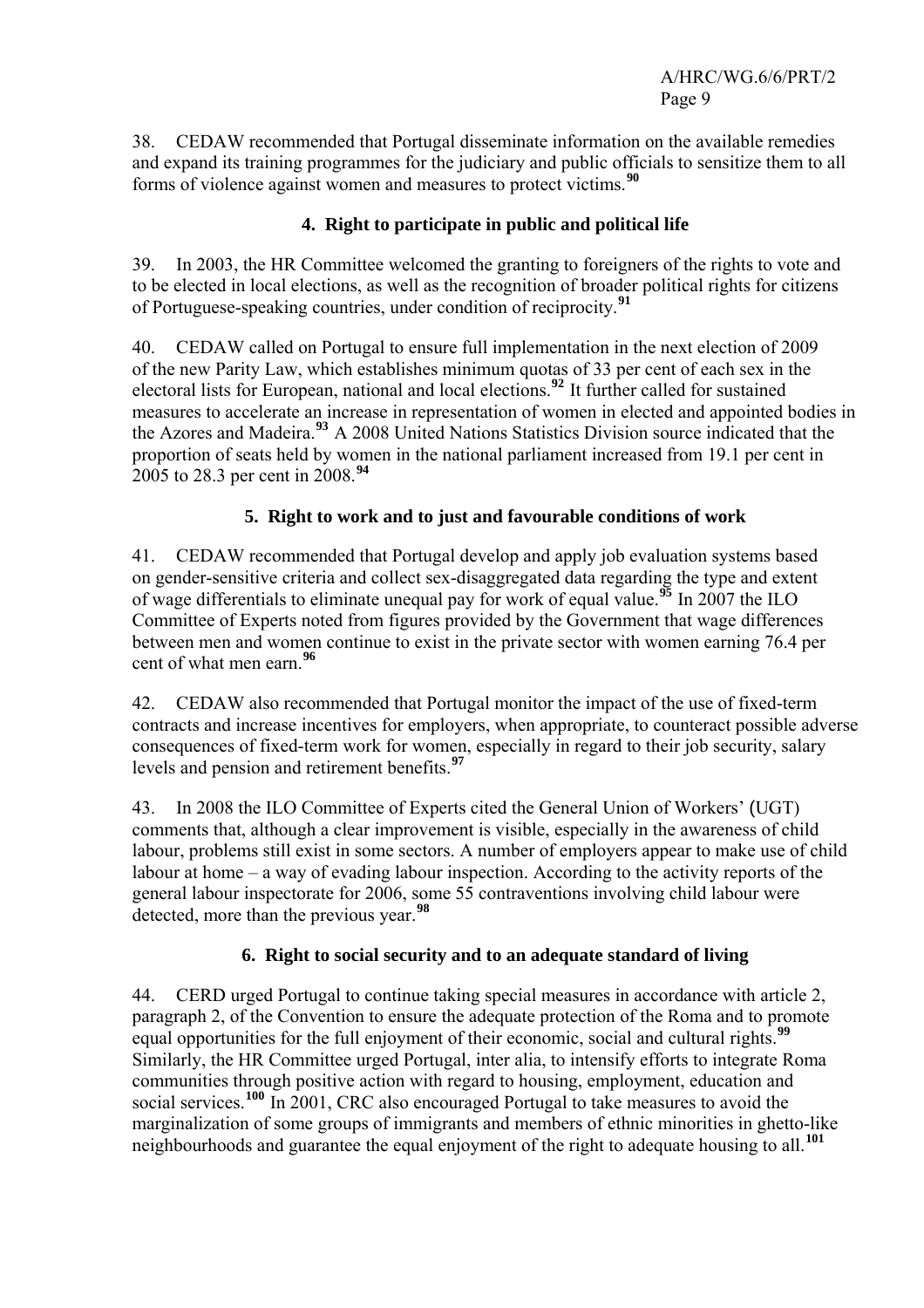45. In 2000, CESCR urged Portugal to review its general strategy for the eradication of poverty and step up its activities to combat it.<sup>[102](#page-16-0)</sup> CEDAW recommended monitoring the incidence of poverty among women, taking specific women-oriented measures into its antipoverty schemes and monitoring their impact to combat poverty among women, particularly vulnerable groups of women, including elderly rural women.**[103](#page-16-0)**

46. A 2008 WHO report indicated Portugal's performance in reducing mortality in various age groups has been consistently successful over the last 30 years, for example halving infant mortality rates every eight years.**[104](#page-16-0)** A 2008 United Nations Statistics Division source indicated that the child under-five mortality rate was 5 per 1,000 live births in 2006.**[105](#page-16-0)**

47. The 2008 UNAIDS/WHO Epidemiological Fact Sheet on HIV and AIDS indicated that the estimated number of adults and children living with HIV/AIDS in 2001 was 29 000 and in 2007, 34 000.**[106](#page-16-0)**

48. CEDAW recommended that Portugal promote sexual health education targeted at adolescent girls and boys, and ensure access to sexual health information and all services, including those directed at interruption of pregnancies, for all women and girls.**[107](#page-16-0)**

# **7. Right to education**

49. In 2008 the ILO Committee of Experts noted that according to UNESCO statistics for the year 2005, 98 per cent of girls and boys attended primary school. However, the secondary school figures indicate that 13 per cent of girls and 21 per cent of boys left school early. It noted in this connection that according to the Government, measures are being taken under the Integrated Education and Training Programme to encourage children to complete compulsory schooling or, in the case of children of 15 and over, to get them into education or training suited to their abilities and needs.**[108](#page-16-0)**

50. In 2001, CRC remained concerned about the low levels of investment in education, including pre-school education; low enrolment in pre-school education, the relatively high drop-out and repetition rates in primary and secondary schools and the relatively low numbers of children going on to tertiary education from secondary school.**[109](#page-16-0)**

51. CEDAW called on Portugal to continue efforts to strengthen rural women's and girls' access to education and formal vocational training and to encourage them to pursue their education after primary school. It recommended taking targeted measures to ensure that women working on family farms have real possibilities to acquire formal training in farming to enhance their economic empowerment.**[110](#page-16-0)**

# **8. Migrants, refugees and asylum-seekers**

52. In 2003, the HR Committee was concerned that domestic law does not provide effective remedies against forcible return of asylum seekers, in violation of article 7 of the ICCPR.**[111](#page-16-0)** Portugal submitted comments in 2004 stating that applicable domestic law, specifically article 8 of Act No. 15/98 and article 33 of the Constitution, provides effective remedies against the return of an alien to a country where he or she would be in danger.**[112](#page-16-0)**

53. In 2004, CERD expressed concern about the non-suspensive effect of appeal in the admissibility phase of the asylum procedure, which may result in creating an irreversible situation even if the decision were to be overturned on appeal. It urged Portugal to guarantee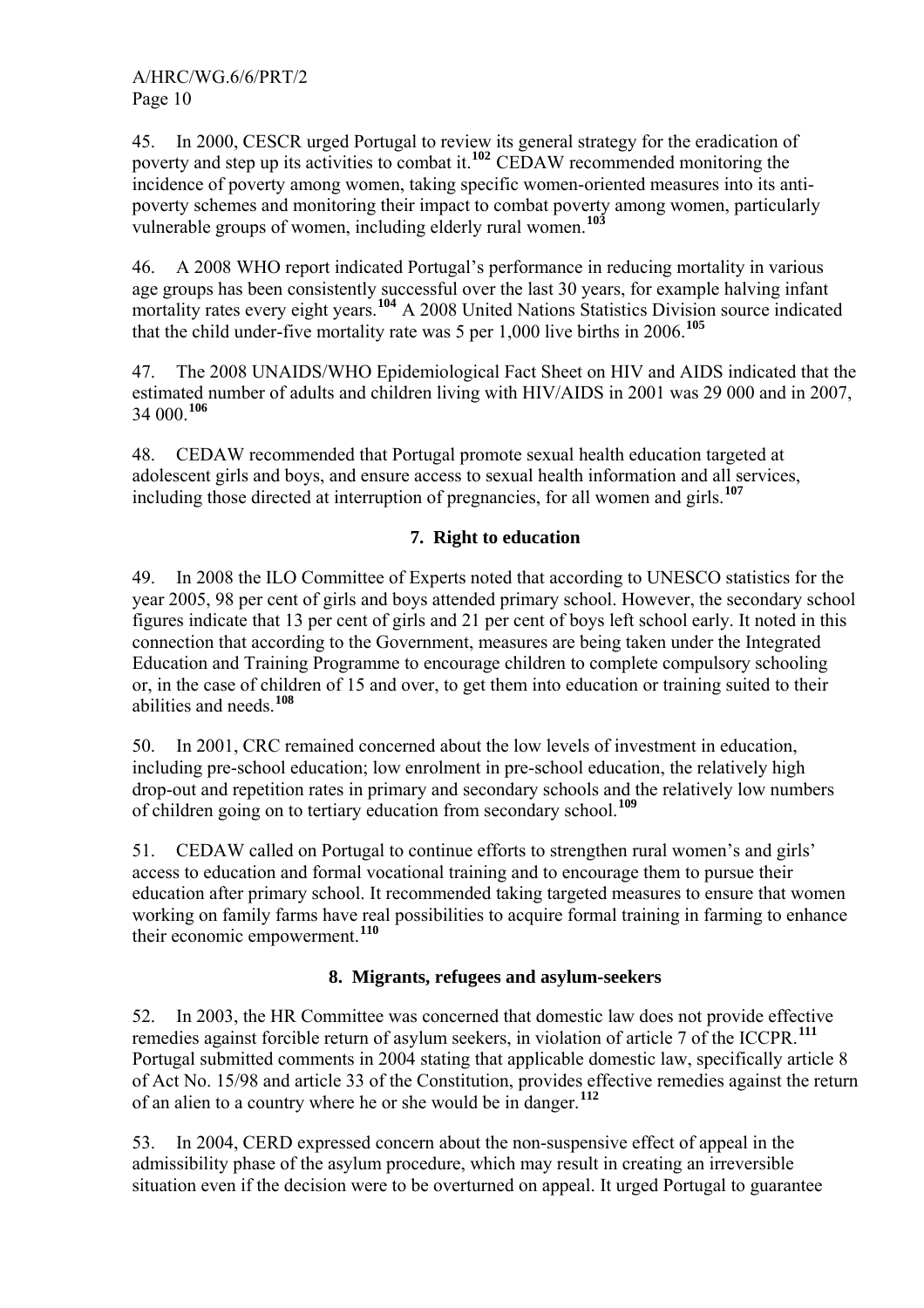respect for the legal safeguards for asylum-seekers and to ensure that its asylum law and procedures conform to its international obligations in this field.**[113](#page-16-0)**

54. CEDAW welcomed the introduction in 2008 of women's access to refugee status determination procedures with the systematic registration of their asylum claims independently from the principal male applicant of the family,**[114](#page-16-0)** an initiative also highlighted by UNHCR.**[115](#page-16-0)** The UNHCR and CEDAW also welcomed the new asylum law that exempts minors and their family members from detention at border crossing points during the admissibility stage.**[116](#page-16-0)** In 2001 CRC further recommended that Portugal develop a refugee status determination procedure for minor asylum-seekers, introduce mechanisms providing minors with access to psychological care and ensure full implementation of all the provisions of the Asylum Law.**[117](#page-16-0)**

#### **9. Human rights and counter-terrorism**

55. The HR Committee noted with concern that many of the provisions on terrorism in the Penal Code and the Code of Penal Procedure relate to exceptional situations which may result in violations of articles 9, 15 and 17 of the Covenant.**[118](#page-16-0)** It recommended ensuring that measures taken against terrorism do not infringe these articles and that exceptional provisions are not abused by State officials.**[119](#page-16-0)**

# **III. ACHIEVEMENTS, BEST PRACTICES, CHALLENGES AND CONSTRAINTS**

56. In 2006, the ILO Committee of Experts noted with interest the detailed information on the activities of public authorities, particularly the criminal police, the Ministry of the Interior and the courts, on the implementation of the provisions giving effect to Convention No. 182. It noted that the police forces have adopted measures to prevent and combat sex crimes involving young persons, particularly by providing training to police officers on these crimes. In this respect, the National Guard has established 23 special assistance units throughout the country. With a view to improving their effectiveness, the police officers attached to these units constantly participate in training activities in Portugal and abroad. The national police has 34 assistance units for the victims of crime, including sex crimes.**[120](#page-16-0)**

# **IV. KEY NATIONAL PRIORITIES, INITIATIVES AND COMMITMENTS**

#### **A. Pledges by the State**

57. In 2006, Portugal made the following pledges: It committed (a) to fully cooperate with the Human Rights Council by reiterating the standing invitation to Special Rapporteurs and other Special Procedures, and by contributing to the establishment of a peer review mechanism that ensures an objective analysis of the human rights situation of all Member States; (b) to promote and protect human rights at the international level by, inter alia, making international human rights norms more widely known, accepted and respected and thus ensuring that human rights crises get the adequate response from the international community; by promoting and protecting the rights of the child taking into account the best interest of the child; taking measures to eliminate all forms of gender discrimination, ensuring gender equality and promoting and protecting women's rights; and (c) to promote and protect human rights at national level by ratifying further human rights treaties, avoiding the resort to reservations, accepting the treaty bodies' communication and inquiry procedures; improving protection and promotion of women's rights and ensuring that a gender perspective is mainstreamed into all policies and programmes, and improving the protection of the rights of the child.**[121](#page-16-0)**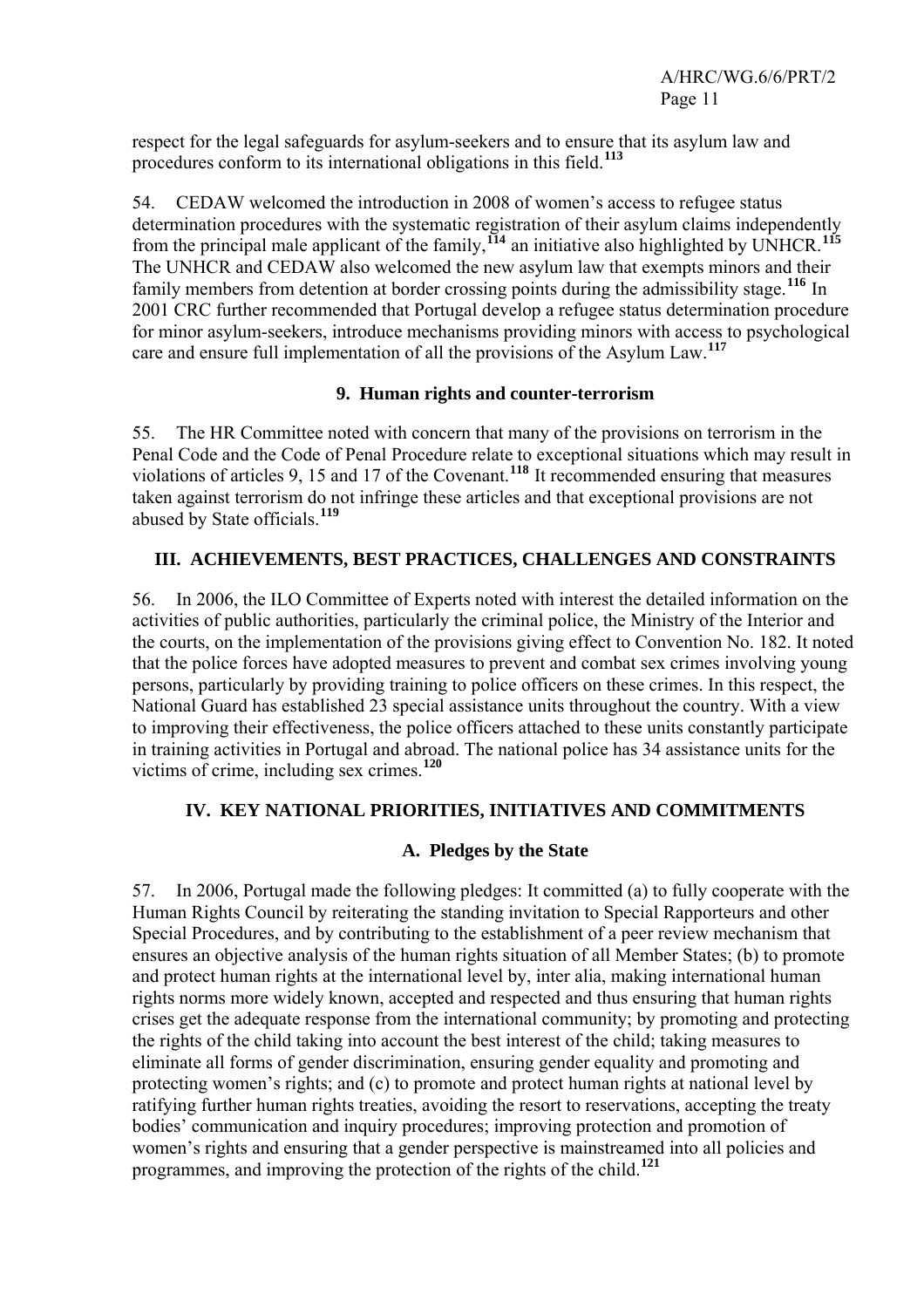#### **B. Specific recommendations for follow-up**

58. In 2007, CAT requested Portugal to provide, within one year, information on measures taken with regard to its aforementioned recommendations on prison conditions; prompt and impartial investigation and justice in cases of alleged torture; targeted training for police forces; and on measures to relinquish the use of electric "TaserX26" weapons, given their potential physical and mental impact on targeted persons, which would appear to violate the Convention. Portugal's comments on CAT recommendations are reflected above, but no response was provided regarding TaserX26 weapons.**[122](#page-16-0)**

#### **V. CAPACITY-BUILDING AND TECHNICAL ASSISTANCE**

59. CEDAW requested that Portugal consider seeking technical cooperation and assistance, including advisory services for the implementation of its recommendations.**[123](#page-16-1)**

#### *Notes*

**1** Unless indicated otherwise, the status of ratifications of instruments listed in the table may be found in *Multilateral Treaties Deposited with the Secretary-General: Status as at 31 December 2006* (ST/LEG/SER.E.25), supplemented by the official website of the United Nations Treaty Collection database, Office of Legal Affairs of the United Nations Secretariat,<http://treaties.un.org/>.

<sup>2</sup> The following abbreviations have been used for this document:

| <b>ICERD</b>      | International Convention on the Elimination of All Forms of Racial Discrimination   |
|-------------------|-------------------------------------------------------------------------------------|
| <b>ICESCR</b>     | International Covenant on Economic, Social and Cultural Rights                      |
| <b>OP-ICESCR</b>  | Optional Protocol to ICESCR                                                         |
| <b>ICCPR</b>      | International Covenant on Civil and Political Rights                                |
| <b>ICCPR-OP 1</b> | Optional Protocol to ICCPR                                                          |
| <b>ICCPR-OP2</b>  | Second Optional Protocol to ICCPR, aiming at the abolition of the death penalty     |
| <b>CEDAW</b>      | Convention on the Elimination of All Forms of Discrimination against Women          |
| OP-CEDAW          | Optional Protocol to CEDAW                                                          |
| <b>CAT</b>        | Convention against Torture and Other Cruel, Inhuman or Degrading Treatment or       |
|                   | Punishment                                                                          |
| OP-CAT            | Optional Protocol to CAT                                                            |
| <b>CRC</b>        | Convention on the Rights of the Child                                               |
| OP-CRC-AC         | Optional Protocol to CRC on the involvement of children in armed conflict           |
| OP-CRC-SC         | Optional Protocol to CRC on the sale of children, child prostitution and child      |
|                   | pornography                                                                         |
| <b>ICRMW</b>      | International Convention on the Protection of the Rights of All Migrant Workers and |
|                   | Members of Their Families                                                           |
| <b>CRPD</b>       | Convention on the Rights of Persons with Disabilities                               |
| <b>OP-CRPD</b>    | Optional Protocol to Convention on the Rights of Persons with Disabilities          |
| <b>CED</b>        | International Convention for the Protection of All Persons from Enforced            |
|                   | Disappearance.                                                                      |

<sup>3</sup> Adopted by the General Assembly in its resolution 63/117 of 10 December 2008. Article 17, paragraph 1, of OP-ICESCR states that "The present Protocol is open for signature by any State that has signed, ratified or acceded to the Covenant".

<sup>4</sup> Information relating to other relevant international human rights instruments, including regional instruments, may be found in the pledges and commitments undertaken by Portugal before the Human Rights Council, as contained in the note verbale dated 5 April 2006 sent by the Permanent Mission of Portugal to the United Nations addressed to the President of the General Assembly, available at [http://www.un.org/ga/60/elect/hrc/portugal.pdf.](http://www.un.org/ga/60/elect/hrc/portugal.pdf)

<sup>5</sup> Protocol to Prevent, Suppress and Punish Trafficking in Persons, Especially Women and Children, supplementing the United Nations Convention against Transnational Organized Crime.

<sup>6</sup> 1951 Convention relating to the Status of Refugees and its 1967 Protocol, 1954 Convention relating to the status of Stateless Persons and 1961 Convention on the Reduction of Statelessness.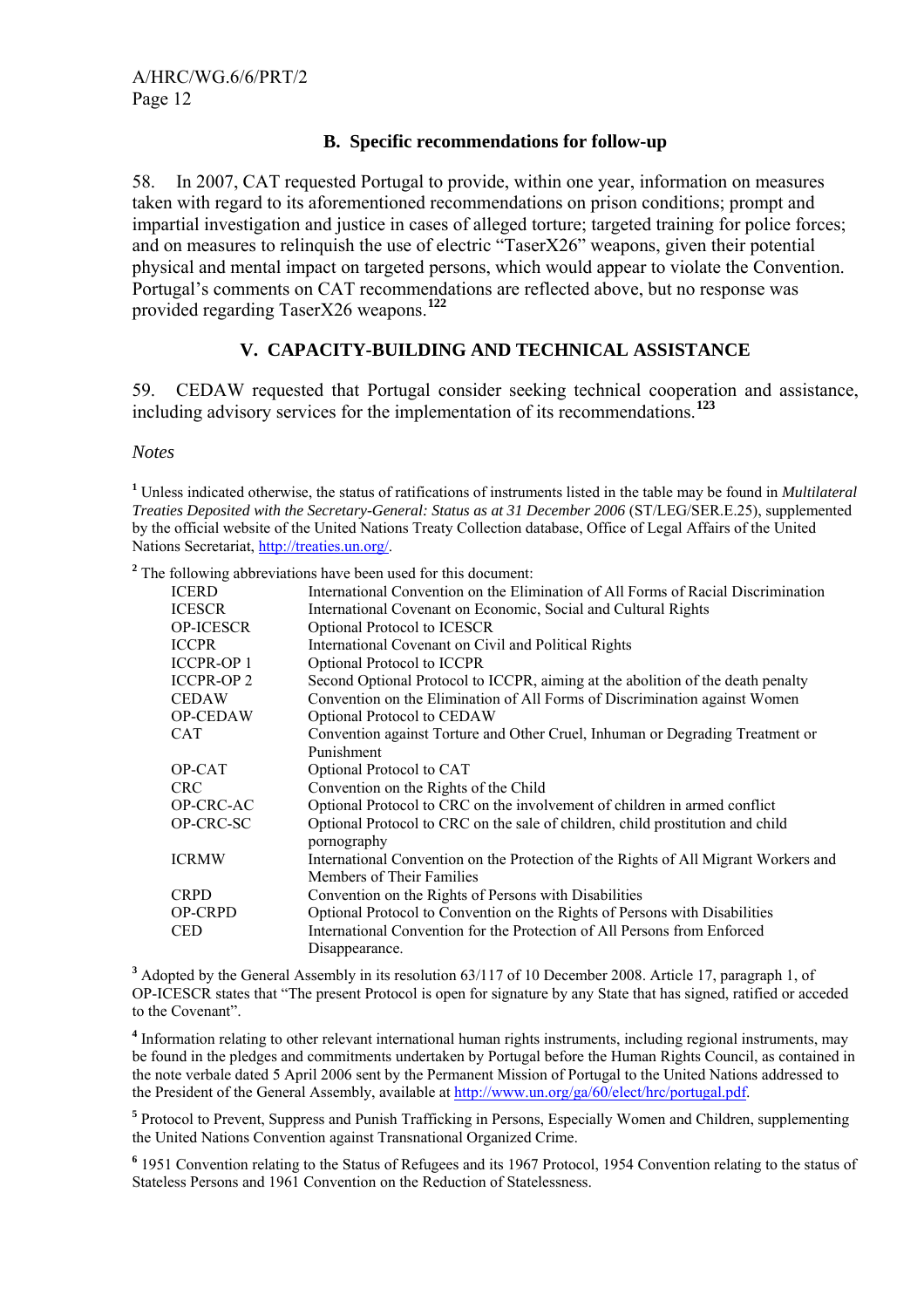<sup>7</sup> Geneva Convention for the Amelioration of the Condition of the Wounded and Sick in Armed Forces in the Field (First Convention); Geneva Convention for the Amelioration of the Condition of Wounded, Sick and Shipwrecked Members of Armed Forces at Sea (Second Convention); Convention relative to the Treatment of Prisoners of War (Third Convention); Convention relative to the Protection of Civilian Persons in Time of War (Fourth Convention); Protocol Additional to the Geneva Conventions of 12 August 1949, and relating to the Protection of Victims of International Armed Conflicts (Protocol I); Protocol Additional to the Geneva Conventions of 12 August 1949, and relating to the Protection of Victims of Non-International Armed Conflicts (Protocol II); Protocol additional to the Geneva Conventions of 12 August 1949, and relating to the Adoption of an Additional Distinctive Emblem (Protocol III). For the official status of ratifications, see Federal Department of Foreign Affairs of Switzerland, at [www.eda.admin.ch/eda/fr/home/topics/intla/intrea/chdep/warvic.html.](http://www.eda.admin.ch/eda/fr/home/topics/intla/intrea/chdep/warvic.html)

<sup>8</sup> International Labour Organization Convention No. 29 concerning Forced or Compulsory Labour; Convention No.105 concerning the Abolition of Forced Labour, Convention No. 87 concerning Freedom of Association and Protection of the Right to Organize; Convention No. 98 concerning the Application of the Principles of the Right to Organize and to Bargain Collectively; Convention No. 100 concerning Equal Remuneration for Men and Women Workers for Work of Equal Value; Convention No. 111 concerning Discrimination in Respect of Employment and Occupation; Convention No. 138 concerning Minimum Age for Admission to Employment; Convention No. 182 concerning the Prohibition and Immediate Action for the Elimination of the Worst Forms of Child Labour.

<sup>9</sup> Conclusions and recommendations of the Committee against Torture (CAT/C/PRT/CO/4), para. 19.

**<sup>10</sup>** E/CN.4/2006/95/Add.5, para. 1359.

<sup>11</sup> Concluding observations of the Committee on the Elimination of Racial Discrimination (CERD/C/65/CO/6), para. 16.

**<sup>12</sup>** CEDAW/C/PRT/CO/7, para. 6.

**<sup>13</sup>** CAT/C/PRT/CO/4, para. 4.

**<sup>14</sup>** Ibid., para. 16.

**<sup>15</sup>** Ibid., para. 17.

<sup>16</sup> For the list of national human rights institutions with accreditation status granted by the International Coordinating Committee of National Institutions for the Promotion and Protection of Human Rights (ICC), see A/HRC/10/55, annex I.

**<sup>17</sup>** CEDAW/C/PRT/CO/7, para. 18.

**<sup>18</sup>** Concluding observations of the Human Rights Committee (CCPR/CO/78/PRT), para. 8 (b).

**<sup>19</sup>** CCPR/CO/78/PRT/Add.1, recommendation 8, para. 8 (b).

**<sup>20</sup>** CERD/C/65/CO/6, para. 3.

 $21$  Ibid., para. 5.

<sup>22</sup> WHO, Progress on implementing the Dublin declaration on partnership to fight HIV/AIDS in Europe and Central Asia, Geneva 2008, p. 266, available at [http://europeandcis.undp.org/hivaids/show/799120F2-F203-1EE9-](http://europeandcis.undp.org/hivaids/show/799120F2-F203-1EE9-BB5689565E1CFB45) [BB5689565E1CFB45](http://europeandcis.undp.org/hivaids/show/799120F2-F203-1EE9-BB5689565E1CFB45).

<sup>23</sup> Concluding observations of the Committee on the Rights of the Child (CRC/C/15/Add.162), para. 8.

**<sup>24</sup>** Ibid., para. 9.

<sup>25</sup> Committee on the Elimination of Discrimination against Women (CEDAW/C/PRT/CO/7), para. 6.

**<sup>26</sup>** Ibid., para. 21.

**<sup>27</sup>** Ibid., para. 13.

**<sup>28</sup>** Ibid., para. 37.

<sup>29</sup> Concluding observations of the Committee on Economic, Social and Cultural Rights (E/C.12/1/Add.53), para. 9.

**<sup>30</sup>** Ibid., para. 17.

**<sup>31</sup>** CRC/C/15/Add.162, para. 6.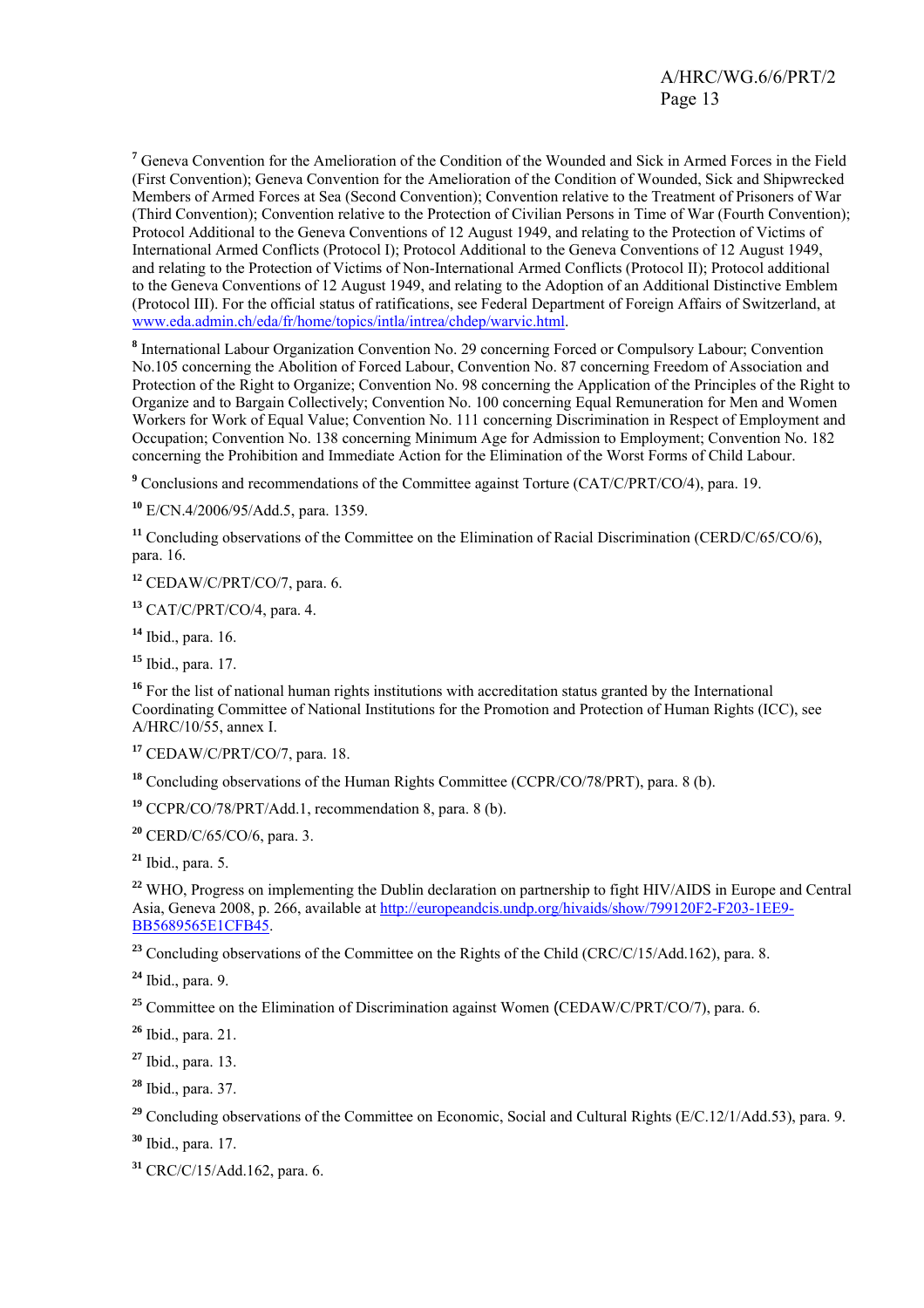<span id="page-13-1"></span>**<sup>32</sup>** Ibid., para. 7.

**<sup>33</sup>** Ibid., para. 28.

**<sup>34</sup>** See GA resolution A/RES/59/113B, 14 July 2005, and HRC resolution A/HRC/RES/6/24, 28 September 2007. See also letters from the High Commissioner for Human Rights dated 9 January 2006 and 10 December 2007, available at<http://www2.ohchr.org/english/issues/education/training/Summary-national-initiatives2005-2009.htm>.

<sup>35</sup> The following abbreviations have been used for this document:

| CERD                | Committee on the Elimination of Racial Discrimination        |
|---------------------|--------------------------------------------------------------|
| CESCR               | Committee on Economic, Social and Cultural Rights            |
| <b>HR Committee</b> | Human Rights Committee                                       |
| CEDAW               | Committee on the Elimination of Discrimination against Women |
| CAT                 | Committee against Torture                                    |
| CRC                 | Committee on the Rights of the Child.                        |

**<sup>36</sup>** E/CN.4/1999/48.

<sup>37</sup> The questionnaires included in this section are those which have been reflected in an official report by a special procedure mandate-holder.

<span id="page-13-0"></span>**<sup>38</sup>** See (a) report of the Special Rapporteur on the right to education (A/HRC/4/29), questionnaire on the right to education of persons with disabilities sent in 2006; (b) report of the Special Rapporteur on the human rights of migrants (A/HRC/4/24), questionnaire on the impact of certain laws and administrative measures on migrants sent in 2006; (c) report of the Special Rapporteur on trafficking in persons, especially women and children (A/HRC/4/23), questionnaire on issues related to forced marriages and trafficking in persons sent in 2006; (d) report of the Special Representative of the Secretary-General on the situation of human rights defenders (E/CN.4/2006/95 and Add.5), questionnaire on the implementation of the Declaration on the Right and Responsibility of Individuals, Groups and Organs of Society to Promote and Protect Universally Recognized Human Rights and Fundamental Freedoms sent in June 2005; (e) report of the Special Rapporteur on the situation of human rights and fundamental freedoms of indigenous people (A/HRC/6/15), questionnaire on the human rights of indigenous people sent in August 2007; (f) report of the Special Rapporteur on trafficking in persons, especially in women and children (E/CN.4/2006/62) and the Special Rapporteur on the sale of children, child prostitution and child pornography (E/CN.4/2006/67), joint questionnaire on the relationship between trafficking and the demand for commercial sexual exploitation sent in July 2005; (g) report of the Special Rapporteur on the right to education (E/CN.4/2006/45), questionnaire on the right to education for girls sent in 2005; (h) report of the Working Group on mercenaries (A/61/341), questionnaire concerning its mandate and activities sent in November 2005; (i) report of the Special Rapporteur on the sale of children, child prostitution and child pornography  $(A/HRC/4/31)$ , questionnaire on the sale of children's organs sent in July 2006; (j) report of the Special Rapporteur on the sale of children, child prostitution and child pornography (A/HRC/7/8), questionnaire on assistance and rehabilitation programmes for child victims of sexual exploitation sent in July 2007; (k) report of the Special Representative of the Secretary-General on the issue of human rights and transnational corporations and other business enterprises (A/HRC/4/35/Add.3), questionnaire on human rights policies and management practices; (l) report of the Special Rapporteur on the right to education (A/HRC/8/10), questionnaire on the right to education in emergency situations sent in 2007; (m) report of the Special Rapporteur on the right to education (June 2009) (A/HRC/11/8), questionnaire on the right to education for persons in detention; (n) report of the independent expert on the question of human rights and extreme poverty to the eleventh session of the HRC (June 2009) (A/HRC/11/9), questionnaire on Cash Transfer Programmes, sent in October 2008; (o) report of the Special Rapporteur on violence against women, (June 2009) (A/HRC/11/6), questionnaire on violence against women and political economy.

<sup>39</sup> The questionnaire on the right to education of persons with disabilities; joint questionnaire on the relationship between trafficking and the demand for commercial sexual exploitation; the questionnaire on the right to education for girls; and the questionnaire on human rights policies and management practices.

**<sup>40</sup>** OHCHR's 2008 report on Activities and Results, p. 202.

**<sup>41</sup>** Ibid.

**<sup>42</sup>** Ibid.

**<sup>43</sup>** Ibid.

**<sup>44</sup>** OHCHR's 2009 report on Activities and Results.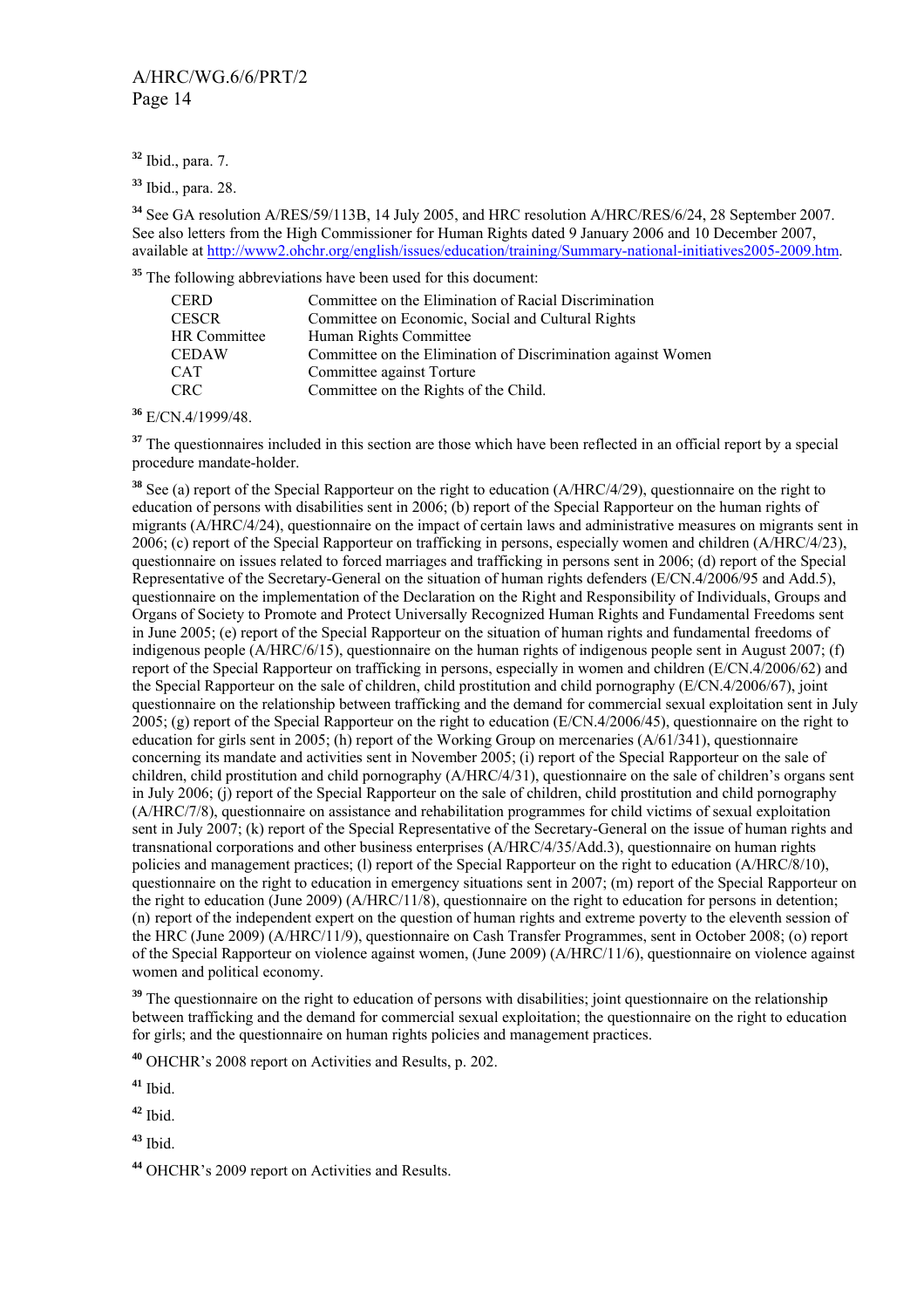<span id="page-14-0"></span>E/C.12/1/Add.53, para. 18.

CCPR/CO/78/PRT*,* para. 20.

CERD/C/65/CO/6, para 13.

Ibid., para 13.

E/C.12/1/Add.53, para. 11.

CERD/C/65/CO/6, para. 9.

CRC/C/15/Add.162, para.19.

Ibid., para. 20.

CEDAW/C/PRT/CO/7, para. 40.

Ibid., para. 41.

CCPR/CO/78/PRT, para. 8 (a).

Ibid., para. 8 (b).

CERD/C/65/CO/6, para. 10.

UNHCR submission to the UPR on Portugal, p. 2, citing CERD/C/65/CO/6, para. 10.

CAT/C/PRT/CO/4, para. 17.

Ibid., para. 6.

 Comments of the Government of Portugal on the concluding observations of the Human Rights Committee (CCPR/CO/78/PRT/Add.1), recommendation No. 8, para. 8 (a).

CAT/C/PRT/CO/4, para. 12.

 Comments of the Government of Portugal on the concluding observations of the Human Rights Committee (CAT/C/PRT/CO/4/Add.1), para. 12.

CEDAW/C/PRT/CO/7, para. 33.

CAT/C/PRT/CO/4, para. 15.

Ibid.

CEDAW/C/PRT/CO/7, para. 33.

CRC/C/15/Add.162, para. 26.

Ibid., para. 27 (a) and (b).

CEDAW/C/PRT/CO/7, para. 31.

CCPR/CO/78/PRT, para. 11.

CAT/C/PRT/CO/4/Add.1, para. 10.

CAT/C/PRT/CO/4, para. 11.

CAT/C/PRT/CO/4/Add.1, para. 11.

CCPR/CO/78/PRT*,* para. 19.

CRC/C/15/Add.162, para. 48.

Ibid., para. 49.

 ILO Committee of Experts on the Applications of Conventions and Recommendation, Individual Direct Request concerning ILO Worst Forms of Child Labour Convention, 1999 (No. 182), 2008, Geneva, doc. No. (ILOLEX) 092008PRT182.

CAT/C/PRT/CO/4, para. 16.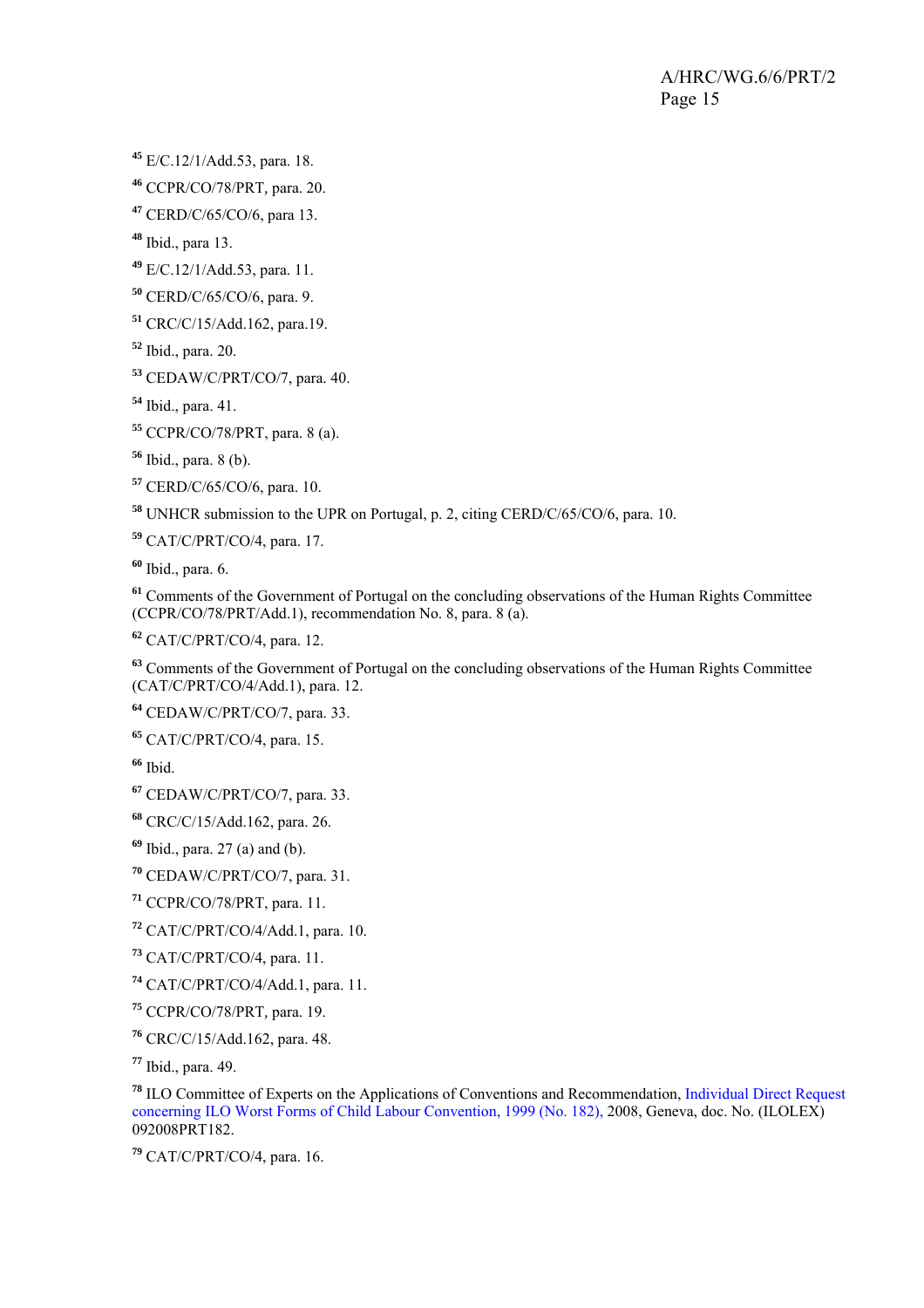<span id="page-15-0"></span> ILO Committee of Experts on the Applications of Conventions and Recommendation, , Individual Direct Request concerning ILO Worst Forms of Child Labour Convention, 1999 (No. 182), 2006, Geneva, doc. No. (ILOLEX) 092006PRT182.

 ILO Committee of Experts on the Applications of Conventions and Recommendation, Individual Direct Request concerning ILO Worst Forms of Child Labour Convention, 1999 (No. 182), 2005, Geneva, doc. No. (ILOLEX) 092005PRT182.

 ILO Committee of Experts on the Applications of Conventions and Recommendation, Individual Direct Request concerning ILO Worst Forms of Child Labour Convention, 1999 (No. 182), 2008, Geneva, doc. No. (ILOLEX) 092008PRT182.

E/C.12/1/Add.53, para. 14.

Communication No. 1123/2002, *Carlos Correia de Matos* v *Portugal* (CCPR/C/86/D/1123/2002), para. 8.

CCPR/CO/78/PRT*,* para. 13.

CAT/C/PRT/CO/4, para. 7.

CAT/C/PRT/CO/4/Add.1, para. 3(a).

CCPR/CO/78/PRT, para. 14.

Ibid.

CEDAW/C/PRT/CO/7, para. 33.

CCPR/CO/78/PRT*,* para. 6.

CEDAW/C/PRT/CO/7, paras. 36-37.

Ibid., para. 37.

United Nations Statistics Division coordinated data and analyses, available at [http://mdgs.un.org/unsd/mdg.](http://mdgs.un.org/unsd/mdg)

CEDAW/C/PRT/CO/7, para. 41.

<sup>96</sup> ILO Committee of Experts on the Applications of Conventions and Recommendation, Individual Direct Request concerning ILO Equal Remuneration Convention, 1951 (No. 100), 2007, Geneva, doc. No. (ILOLEX) 092007PRT100, para. 2.

CEDAW/C/PRT/CO/7, para. 41.

 ILO Committee of Experts on the Applications of Conventions and Recommendation, Individual Direct Request concerning ILO Minimum Age Convention, 1973 (No. 138), 2008, Geneva, doc. No. (ILOLEX) 092008PRT138.

CERD/C/65/CO/6, para. 13.

CCPR/CO/78/PRT*,* para. 20.

CERD/C/65/CO/6, para.12.

E/C.12/1/Add.53, para. 16.

CEDAW/C/PRT/CO/7, para. 45.

WHO, World Heath Statistics 2008, Geneva, 2008, p. 3, available at [http://www.who.int/whr/2008/whr08\\_en.pdf.](http://www.who.int/whr/2008/whr08_en.pdf)

United Nations Statistics Division coordinated data and analyses, available at<http://mdgs.un.org/unsd/mdg>.

 UNAIDS/WHO Epidemiological Fact Sheets on HIV and AIDS, 2008 Update, Geneva, 2008, p. 4, available at [http://apps.who.int/globalatlas/predefinedReports/EFS2008/full/EFS2008\\_PT.pdf](http://apps.who.int/globalatlas/predefinedReports/EFS2008/full/EFS2008_PT.pdf).

CEDAW/C/PRT/CO/7, para. 43.

 ILO Committee of Experts on the Applications of Conventions and Recommendation, Individual Direct Request concerning ILO Worst Forms of Child Labour Convention, 1999 (No. 182), 2008, Geneva, doc. No. (ILOLEX) 092008PRT182.

CRC/C/15/Add.162, para. 42.